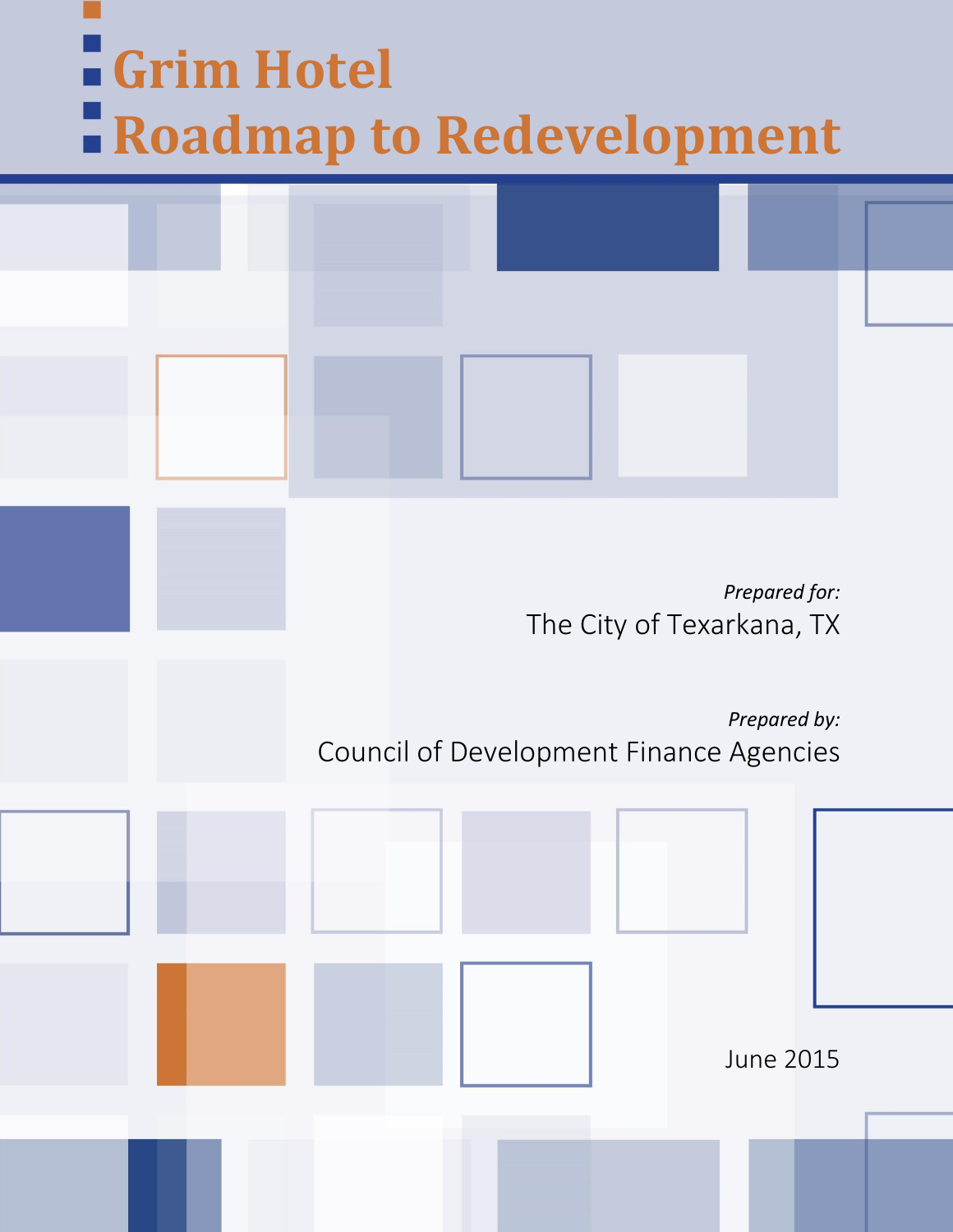## **Contents**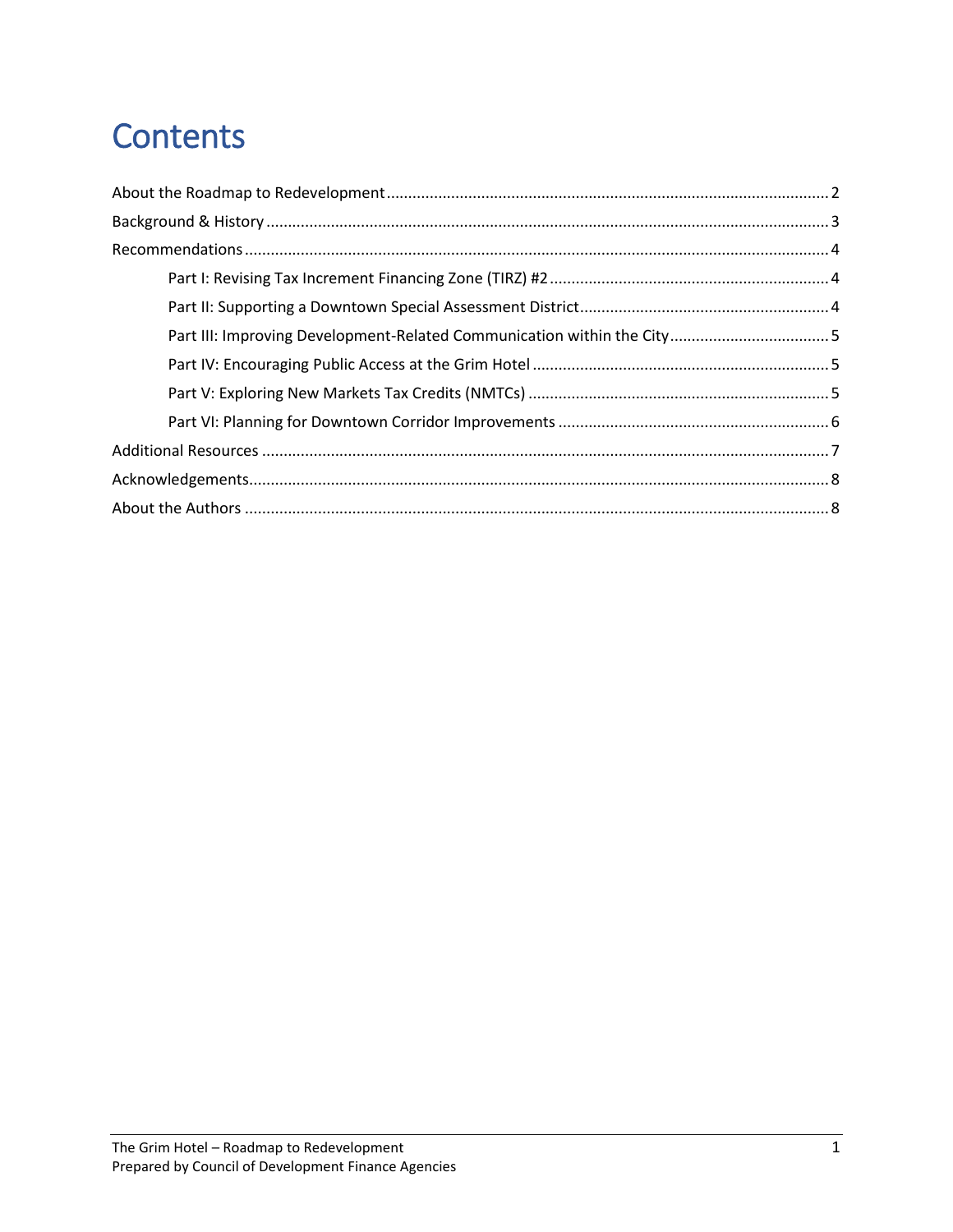## <span id="page-2-0"></span>About the Roadmap to Redevelopment

The *Roadmap to Redevelopment* is a product of the [CDFA Brownfields Technical Assistance Program,](http://www.cdfa.net/cdfa/cdfaweb.nsf/0/AE4DCA6EF6C10A3788257D7000567D43#top) which is funded through a grant from the U.S. Environmental Protection Agency. The program provides technical assistance to brownfields communities on redevelopment finance. For communities that require detailed, hands-on assistance for their redevelopment efforts, CDFA Brownfields Project Response Teams comprised of CDFA staff and technical assistance partners are available to conduct site visits and provide recommendations. The goal of these visits is to offer communities specific, actionable advice that can transform brownfields into economically-productive sites in accordance with the goals and plans of the community. CDFA will coordinate 36 Brownfields Project Response Teams over the life of the program.

The *Roadmap to Redevelopment* was developed through a three-day process that included interviews with numerous stakeholders from the government, business, and non-profit sectors. The Roadmap for Redevelopment provides a framework for the redevelopment of the Grim Hotel site in Texarkana, TX.

The plan's recommendations combine the input of development finance experts, CDFA staff, and the interests of stakeholder groups gathered during the Project Response Team site visit. The plan articulates six recommendations in order to better facilitate the redevelopment of the Grim Hotel site.

- I. Revising Tax Increment Financing Zone (TIRZ) #2
- II. Supporting a Downtown Special Assessment District
- III. Improving Development-Related Communication within the City
- IV. Encouraging Public Access at the Grim Hotel
- V. Exploring New Markets Tax Credits (NMTCs)
- VI. Planning for Downtown Corridor Improvements

In accepting the CDFA Project Response Team's assistance, the City of Texarkana has committed to making best efforts to consider and implement these recommendations. Likewise, CDFA will continue to provide the City with access to brownfields resources and assistance to move the project forward.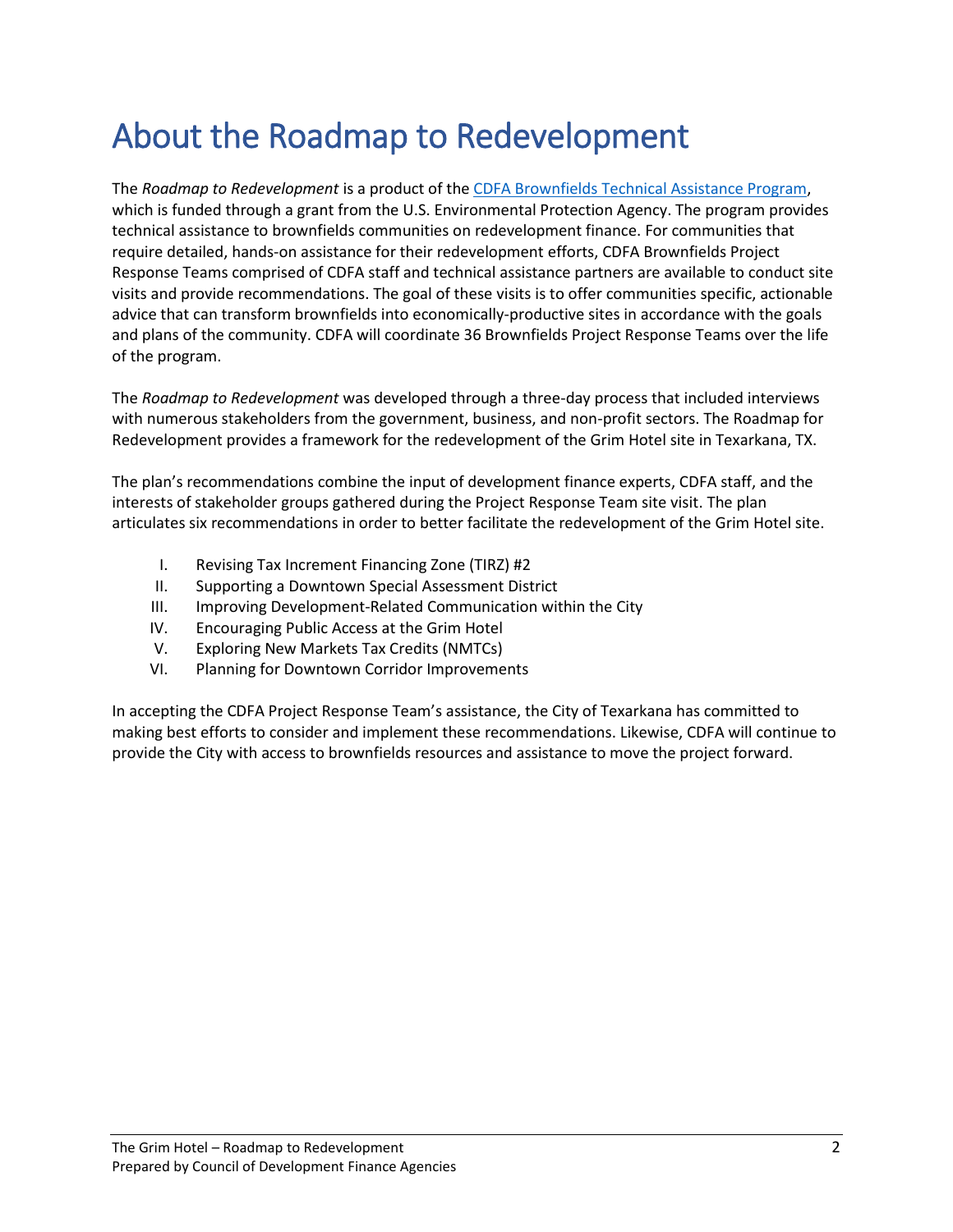## <span id="page-3-0"></span>Background & History

Built in 1925, the Grim Hotel located at 301 North Stateline Ave is a downtown landmark in Texarkana.<sup>1</sup>The building was designed by architects George Mann and Eugene Stern and named after William Rhodes Grim, a prominent businessman in Texarkana. The hotel stands eight stories tall with 250 rooms, and was constructed at a cost of \$600,000. $^2$ 

The lobby features historic architectural details including stone walls and marble flooring. The first floor housed the hotel's café, the main dining room, and the famous Palm Court. The mezzanine held a beauty parlor, a barber shop, a coffee shop, a private dining room, and a drug store. A garden adorned the rooftop of the building and functioned for many years as an events space.

The Grim Hotel was reportedly the hot spot of Texarkana in the 1930's, hosting many parties and bigname jazz bands, and was well known for having illegal card games for high rollers. The building was historically significant to Texarkana's economic growth throughout the 1900's and is still culturally and architecturally significant today.<sup>3</sup>



 $\overline{\phantom{a}}$ 

<sup>1</sup> Grim Hotel Redevelopment. (2015). Retrieved from http://ci.texarkana.tx.us/479/Hotel-Grim-Redevelopment

<sup>&</sup>lt;sup>2</sup> Abandoned Arkansas. (2015). Retrieved from<http://www.abandonedar.com/hotel-grim/>

<sup>3</sup> Abandoned Arkansas. (2015). Retrieved from<http://www.abandonedar.com/hotel-grim/>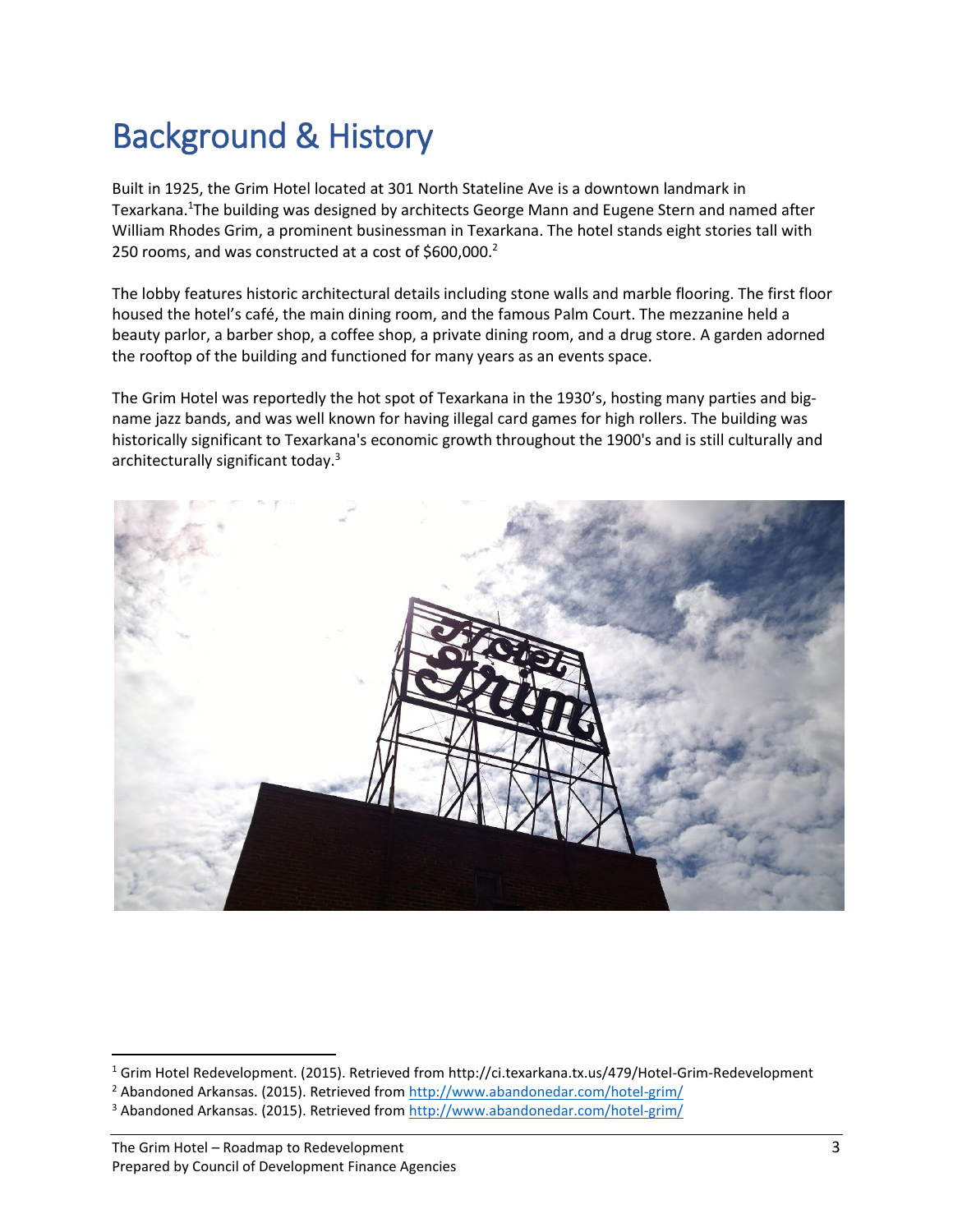# **Grim Hotel Roadmap to Redevelopment**

### <span id="page-4-0"></span>Recommendations

### <span id="page-4-1"></span>Part I: Revising Tax Increment Financing Zone (TIRZ) #2

i. Evaluate parcel-by-parcel performance of TIRZ district

The TIRZ 2 district has lost property value since the district's creation. To accurately determine where the value has been lost in the district, the City should have a comprehensive GIS analysis of the property database performed.

ii. Outline new boundary for TIRZ based on analysis findings.

Based on the parcel value analysis above, the City should amend the TIRZ 2 boundary to remove properties that are contributing to the negative value of the TIRZ.

iii. Amend current project plan

The current TIRZ 2 project plan should be updated to provide more specific cost categories and items, with a specific emphasis on likely Grim Hotel and other expected improvements.

iv. Facilitate open communication

The City should facilitate open dialogue with the County, which is a partner in the TIRZ 2 district, when making these changes, in order to encourage collaboration regarding revitalization initiatives.

### <span id="page-4-2"></span>Part II: Supporting a Downtown Special Assessment District

i. Educate downtown property owners about the benefits of a Municipal Management District (MMD) or Public Improvement District (PID) for downtown redevelopment

MMDs and PIDs enable property owners to contribute to redevelopment costs through special assessments. MMDs, which require creation through the legislature, are stronger vehicles that have grant-making and bond issuing authority.

ii. Support the district creation process

The City should work with property owners to help with the petition and legislative processes to ensure the creation of the special assessment district. Downtown property owners will be encouraged to support a "self-tax" in order to pay for improvements that will directly benefit their district and increase property values.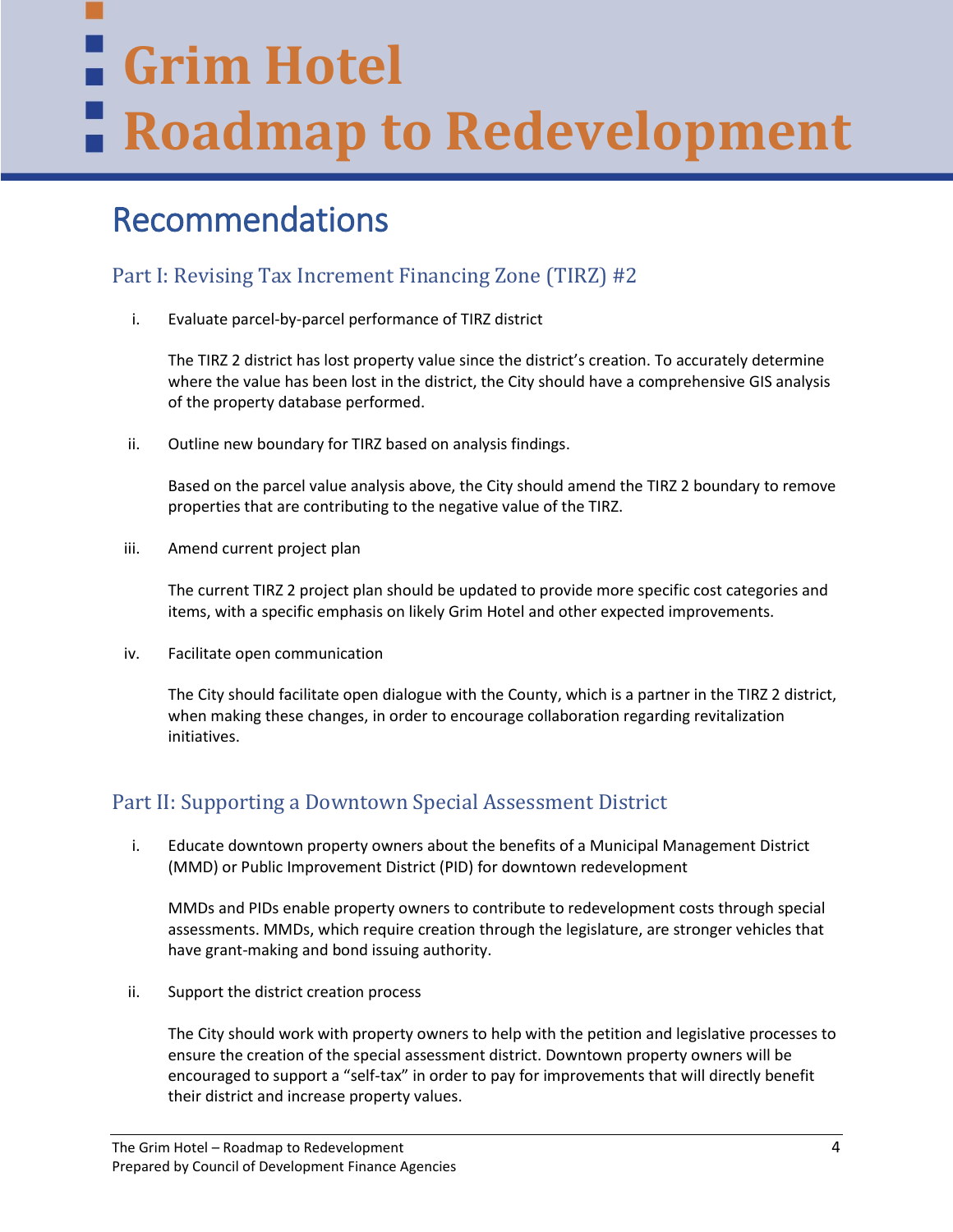### <span id="page-5-0"></span>Part III: Improving Development-Related Communication within the City

i. Cultivate open lines of communication with Texarkana taxing jurisdictions

The City, County, and various school districts are all important to the economic development of Texarkana, TX. All of the relevant entities need to be able to work together and toward the same goals if the area is to grow effectively.

ii. Facilitate communication between the City and property owners / developers

Downtown redevelopment in Texarkana, TX will largely be the result of public-private partnerships, at least for the foreseeable future. The City therefore needs to maintain open lines of communication with property owners and potential developers, which will help identify potential problems and opportunities.

iii. Communicate with Texarkana, AR regarding efforts to further catalyze downtown development.

Economic development activity on one side of the State line has a direct impact on activity on the other side. Both cities should be united regarding efforts to revitalize the downtown area, specifically along State Line Ave.

#### <span id="page-5-1"></span>Part IV: Encouraging Public Access at the Grim Hotel

i. Work with Grim Hotel developer to accommodate community interest in access to building

Numerous citizens expressed a desire to be able to see the lobby and rooftop of a restored Grim Hotel. Considering the substantial public investment in the project, the City should work with the project developer to incorporate this public desire into the project plan. "Building access" could include making the lobby and rooftop commercial space, available for rentals, or other accommodations.

#### <span id="page-5-2"></span>Part V: Exploring New Markets Tax Credits (NMTCs)

i. Explore opportunity for NMTC investment in the Grim Hotel rehabilitation project

The current project plan is not eligible for NMTC investment. However, if a regional entity with available allocation and the developer are interested in a Grim Hotel project incorporating significant commercial space, then this outcome may be the best option for all parties.

ii. Explore opportunities for NMTC investment in future Grim Hotel tenants

The Grim Hotel is located in a designated census tract, meaning that many of the future businesses renting the property will be eligible for the tax credits. The City should work to establish relationships with entities that receive tax credit allocations in order to assist these future tenants.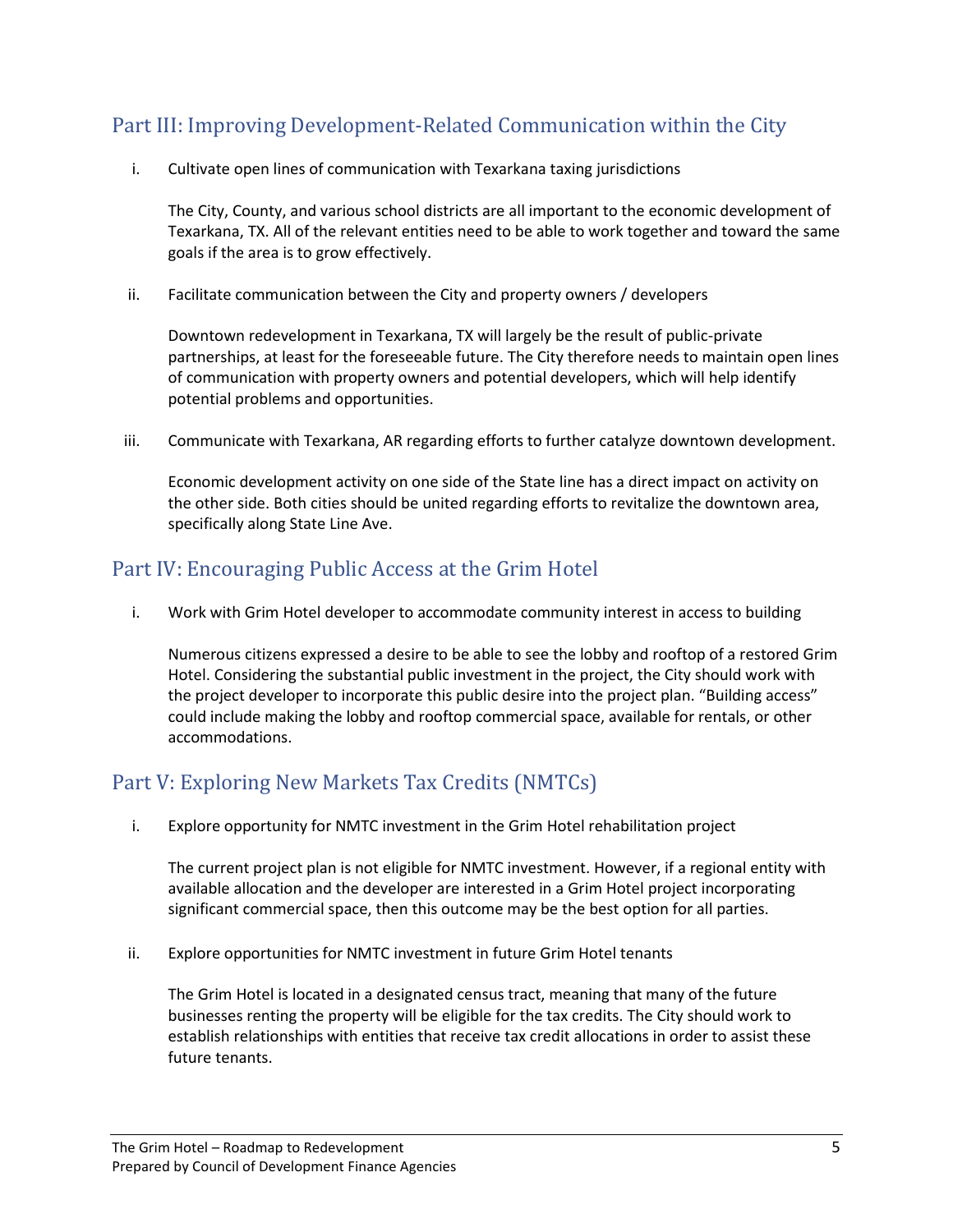#### <span id="page-6-0"></span>Part VI: Planning for Downtown Corridor Improvements

i. Develop a plan using the Grim Hotel as a catalyst for additional downtown redevelopment

The Grim Hotel is viewed by nearly everyone in the City as the key to additional economic activity downtown. The City can play a critical role in spurring this development by making additional downtown improvements that will make the federal courthouse, Perot Theatre, and other recent projects feel connected and part of one, larger Texarkana corridor.

ii. Increase downtown parking

Residents of the Grim Hotel will expect to park behind or very near the building, and the same is true for all destinations downtown. Narrowing the street and converting the parallel parking spaces to angled parking is recommended to increase the number of available spaces.

iii. Transition to more two-way streets downtown

A two-way street system will benefit the area by calming traffic, improving walkability, and providing additional spaces for on-street parking.

iv. Implement consistent street-scaping

Sidewalks, crosswalks, signage, and other street-scaping elements should be consistent and appealing throughout the corridor.

v. Prioritize façade improvements

Citizens and tourists alike will be particularly interested in living, shopping, and working downtown if the building fronts appear well-maintained. The City should continue to encourage investments in these improvements.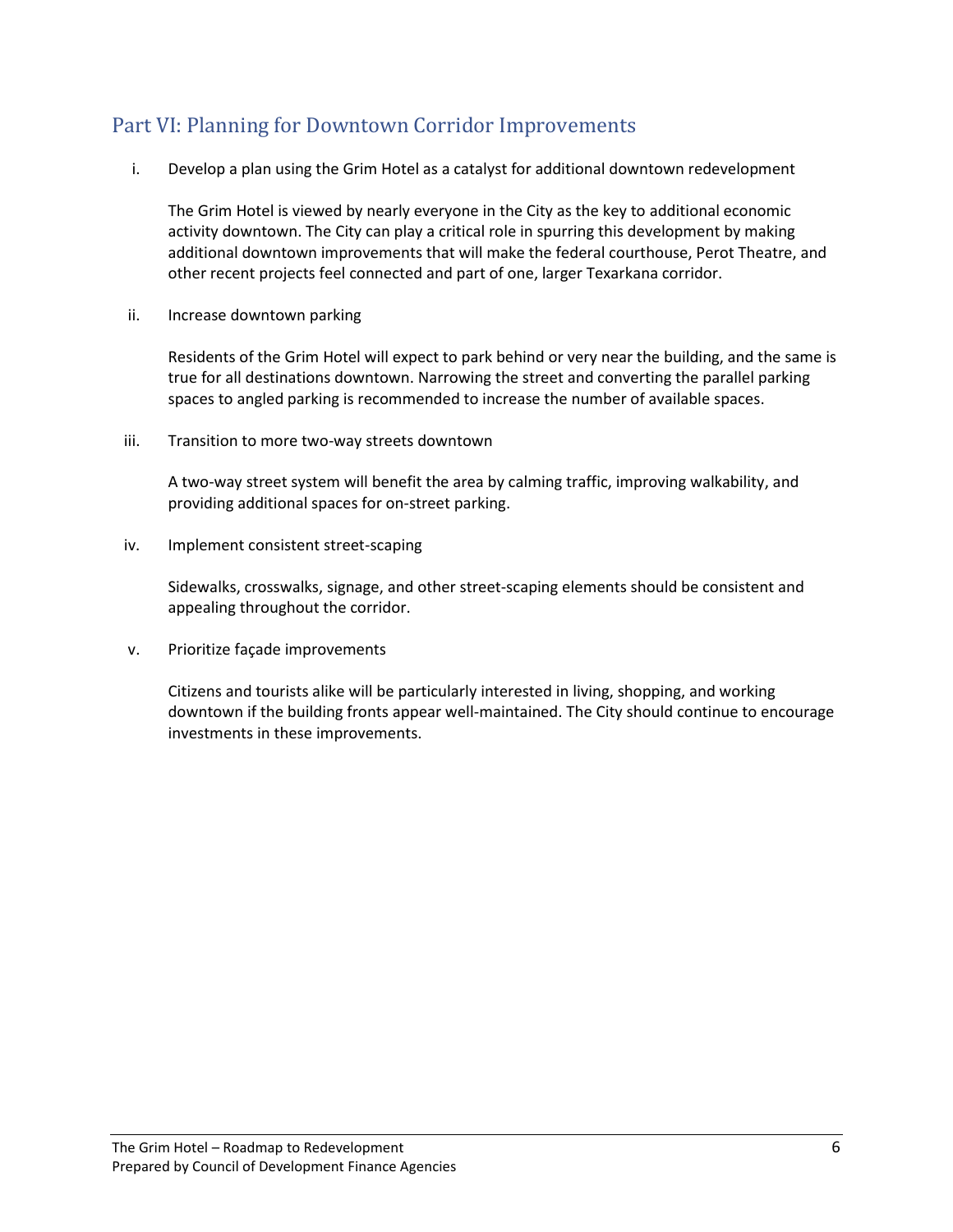# **Grim Hotel Roadmap to Redevelopment**

## <span id="page-7-0"></span>Additional Resources

As the City of Texarkana, TX works through the recommendations in this plan, the following resources may provide useful information.

CDFA Online Resource Database |<http://www.cdfa.net/cdfa/cdfaweb.nsf/ordsearch.html>

CDFA Brownfields Financing Toolkit | [http://www.cdfa.net/cdfa/cdfaweb.nsf/ord/201502\\_BF\\_Toolkit/\\$file/CDFA%20Brownfields%20Financin](http://www.cdfa.net/cdfa/cdfaweb.nsf/ord/201502_BF_Toolkit/$file/CDFA%20Brownfields%20Financing%20Toolkit%2002.02.15.pdf) [g%20Toolkit%2002.02.15.pdf](http://www.cdfa.net/cdfa/cdfaweb.nsf/ord/201502_BF_Toolkit/$file/CDFA%20Brownfields%20Financing%20Toolkit%2002.02.15.pdf)

Revolving Loan Fund Basics | <http://www.cdfa.net/cdfa/cdfaweb.nsf/ordredirect.html?open&id=irlf14-phelps.html>

Tax Increment Financing | <http://www.cdfa.net/cdfa/cdfaweb.nsf/ordredirect.html?open&id=preso-nmi-localinitiatives-0614.html>

Infrastructure Funds & Financing for Revitalization | [http://www.cdfa.net/cdfa/cdfaweb.nsf/ordredirect.html?open&id=cafr14](http://www.cdfa.net/cdfa/cdfaweb.nsf/ordredirect.html?open&id=cafr14-infrastuctureandrevitalization.html) [infrastuctureandrevitalization.html](http://www.cdfa.net/cdfa/cdfaweb.nsf/ordredirect.html?open&id=cafr14-infrastuctureandrevitalization.html)

A Tool Box for Texas Cities ǀ <http://www.cdfa.net/cdfa/cdfaweb.nsf/ordredirect.html?open&id=CalderonOverviewTEDC2008.html>

Combining and Leveraging TIF with Other Tools ǀ <http://www.cdfa.net/cdfa/cdfaweb.nsf/ordredirect.html?open&id=adfs11-smith.html>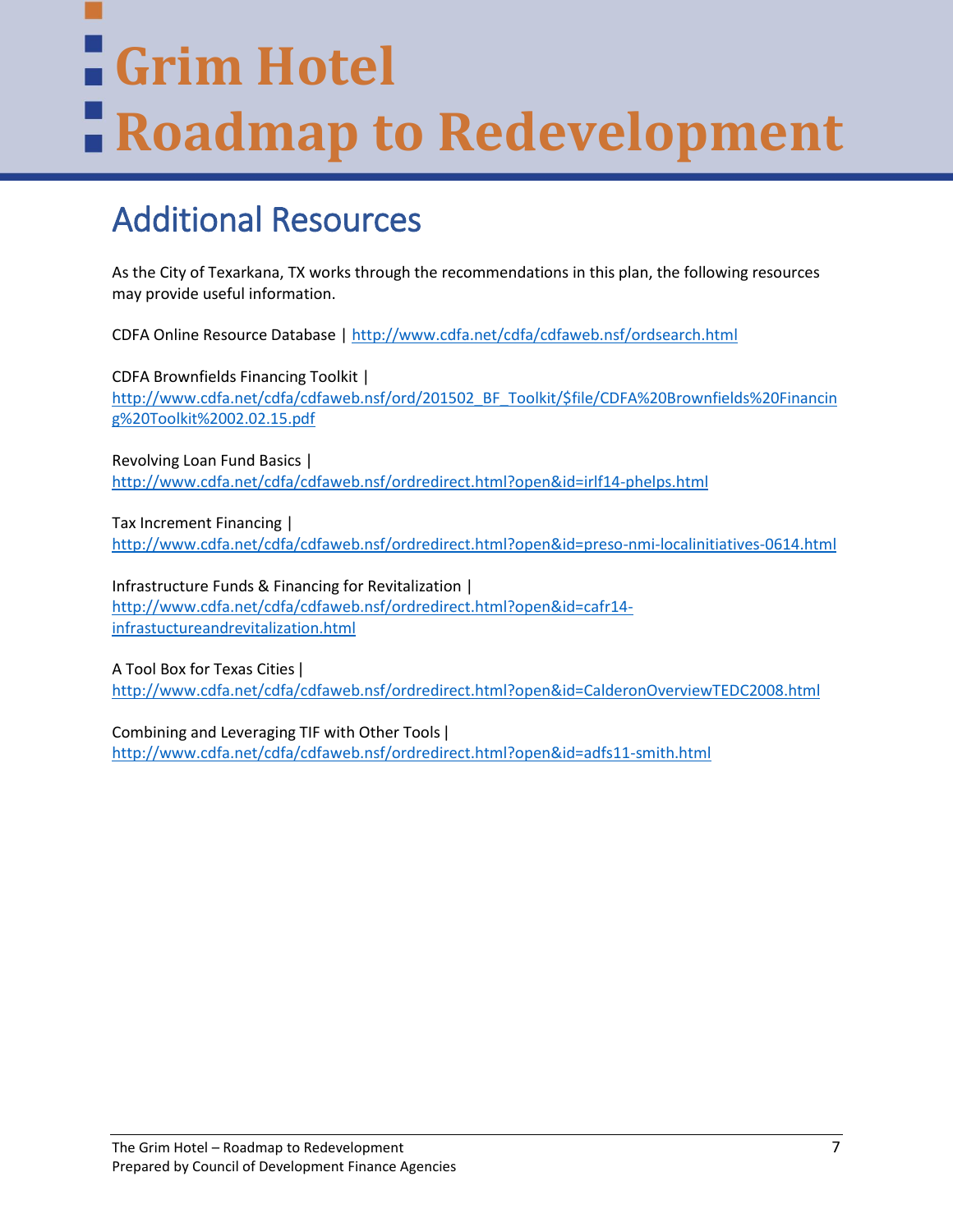## <span id="page-8-0"></span>Acknowledgements

A Project Response Team site visit requires a significant commitment of time and resources. The authors would like to recognize the commitments of many individuals throughout this process. Firstly, the authors would like to thank the following individuals and organizations for their involvement:

Holden Fleming Adra Hallford Billy Harrell Heather L. Ochoa David Orr Daphnea Ryan Jim Sari Jerry Sparks Lisa Thompson Shawna L. Watkins John Whitson

#### *Individuals Organizations*

<span id="page-8-1"></span>City of Texarkana, TX City of Texarkana Fire Department Downtown property owners & community members Grim Hotel Citizen Work Team Pecan Point Brewing Company Perot Theatre Main Street Texarkana Texarkana Museum System Texarkana City Council Texarkana Chamber of Commerce The Texarkana Regional Arts & Humanities Council

## About the Authors

The *Roadmap to Redevelopment Plan* was authored by the Council of Development Finance Agencies (CDFA), a national association dedicated to the advancement of development finance concerns and interests. Learn more about CDFA at [www.cdfa.net.](http://www.cdfa.net/)

The CDFA project team consisted of the following individuals:

Jason Rittenberg, Director, Research & Advisory Services Emily Moser, Program Manager Jakob Dyck, Program Coordinator

CDFA was advised during the Brownfields Project Response Team site visit by a team of technical assistance advisors:

Bill Calderon, Consultant, Hawes Hill Calderon LLP Jerry Harris, Partner, Husch Blackwell LLP